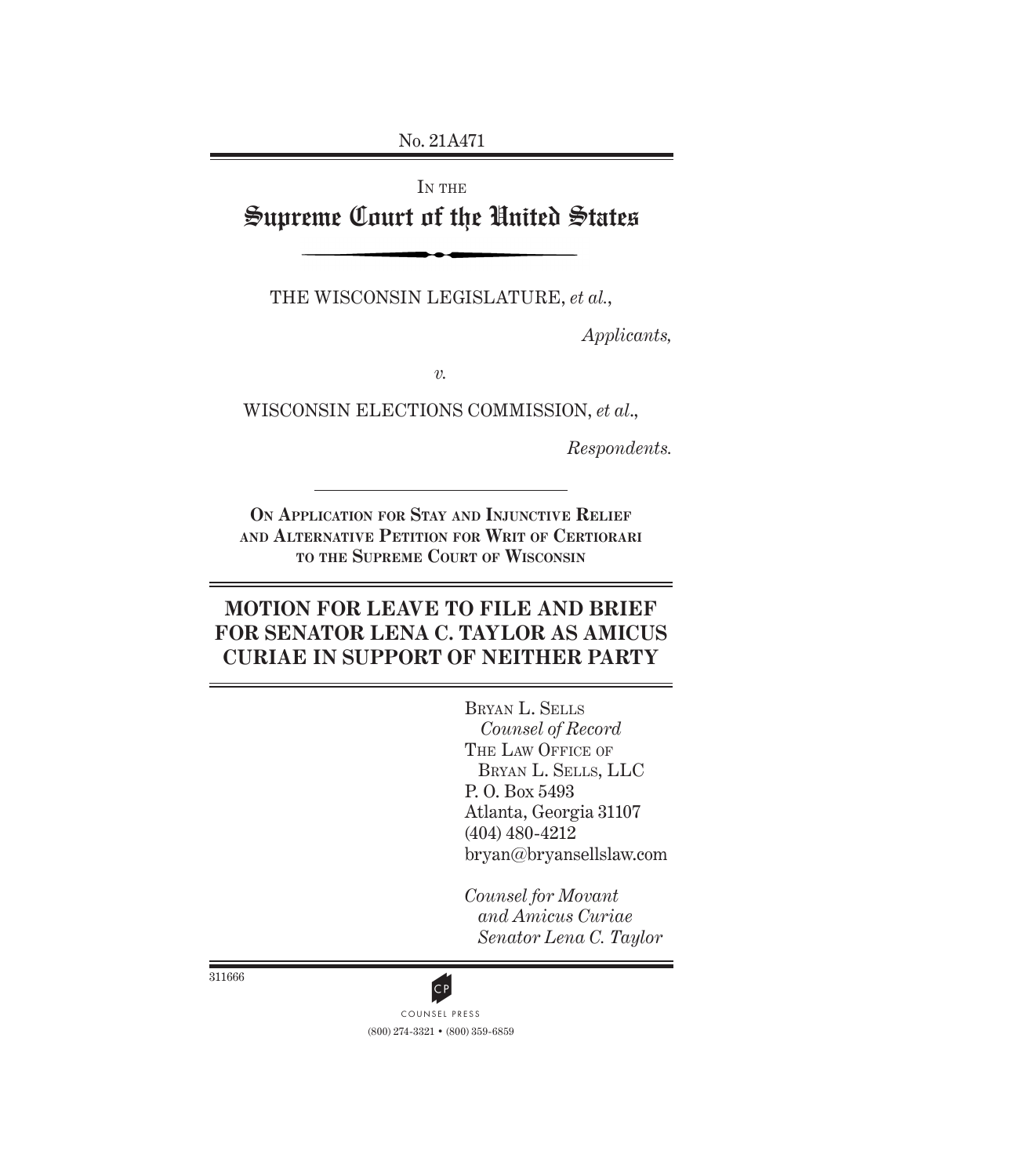#### **MOTION FOR LEAVE TO FILE AMICUS CURIAE BRIEF**

Senator Lena C. Taylor respectfully moves the Court under Supreme Court Rule 37.2(b) for leave to file the attached brief as amicus curiae in support of neither party.

#### **IDENTITY AND INTEREST OF MOVANT**

Senator Lena Taylor is a Wisconsin state senator representing District 4.1 She is a lifelong resident of Milwaukee, and she has been a member of the Wisconsin State Legislature since 2003. Her current Senate district is majority-Black, and it is made up of three majority-Black Assembly districts: 10, 11, and 12.

Senator Taylor is African American. She is a member of the NAACP, the National Black Caucus of State Legislators, and the National Organization of Black Elected Legislative Women. She has an interest in the proper application of the Voting Rights Act to protect her own voting rights and those of her constituents. Senator Taylor is also planning to run for reelection in 2024. She therefore has a strong interest in the district boundaries under which she and her colleagues must run. She also has a strong interest in the administration of a nondiscriminatory election system that gives all

<sup>1.</sup> In accordance with Supreme Court Rule 37.6, no counsel for a party authored this brief in whole or in part, and no counsel or party made a monetary contribution intended to fund the preparation or submission of this brief. Counsel for the Applicants and for all but one of the Respondents have consented. Counsel for the Respondent Wisconsin Elections Commission has indicated that the Commission will take no position on the filing of this or any other amicus brief.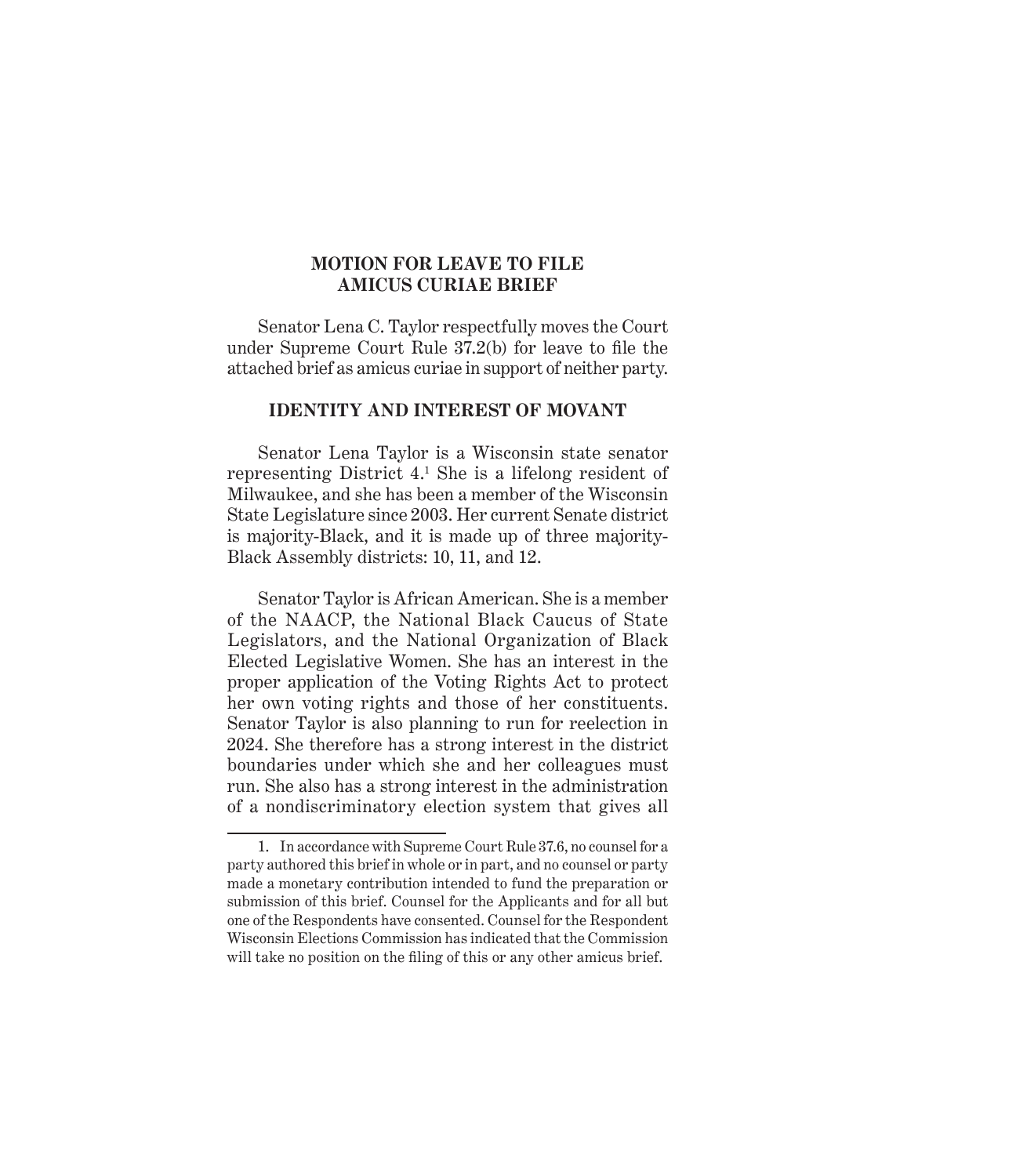Wisconsin voters an equal opportunity to participate in the political process and to elect candidates of their choice.

Senator Taylor's proposed brief analyzes the Wisconsin Supreme Court's application of the Voting Rights Act from her unique vantage point as an experienced Black legislator. She is concerned that the legislative map adopted by that court dilutes the voting strength of Black voters in Wisconsin.

Neither Senator Taylor nor any other sitting Black legislator was a party to the proceedings in the state supreme court that give rise to the Legislature's Application.

#### **REASONS TO GRANT LEAVE TO FILE AMICUS CURIAE BRIEF**

This case presents important questions about the application of Section 2 of the Voting Rights Act, 52 U.S.C. § 10301. Senator Taylor is a Black legislator whose views went unheard in the proceedings below, both sides of which were dominated by partisan interests. Because she offers a perspective on the Voting Rights Act that is focused where it should be—on Black voters—her brief as amicus curiae will materially help the Court as it decides how to resolve the Legislature's application for an emergency stay and other relief.

The Court should therefore grant this motion for leave to file the attached amicus brief.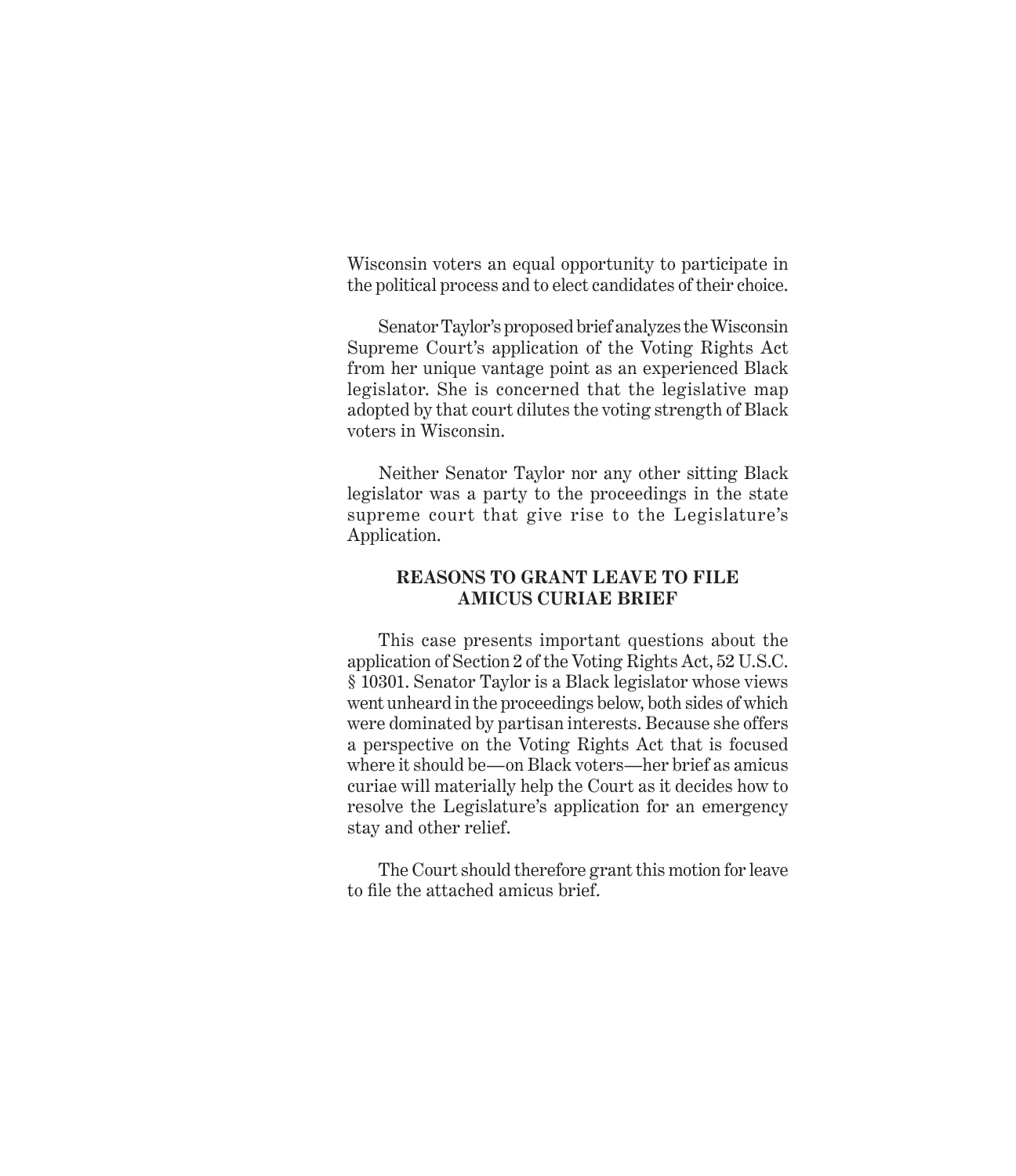Respectfully submitted,

Bryan L. Sells *Counsel of Record*  THE LAW OFFICE OF Bryan L. Sells, LLC P. O. Box 5493 Atlanta, Georgia 31107 (404) 480-4212 bryan@bryansellslaw.com

*Counsel for Movant and Amicus Curiae Senator Lena C. Taylor*

March 11, 2022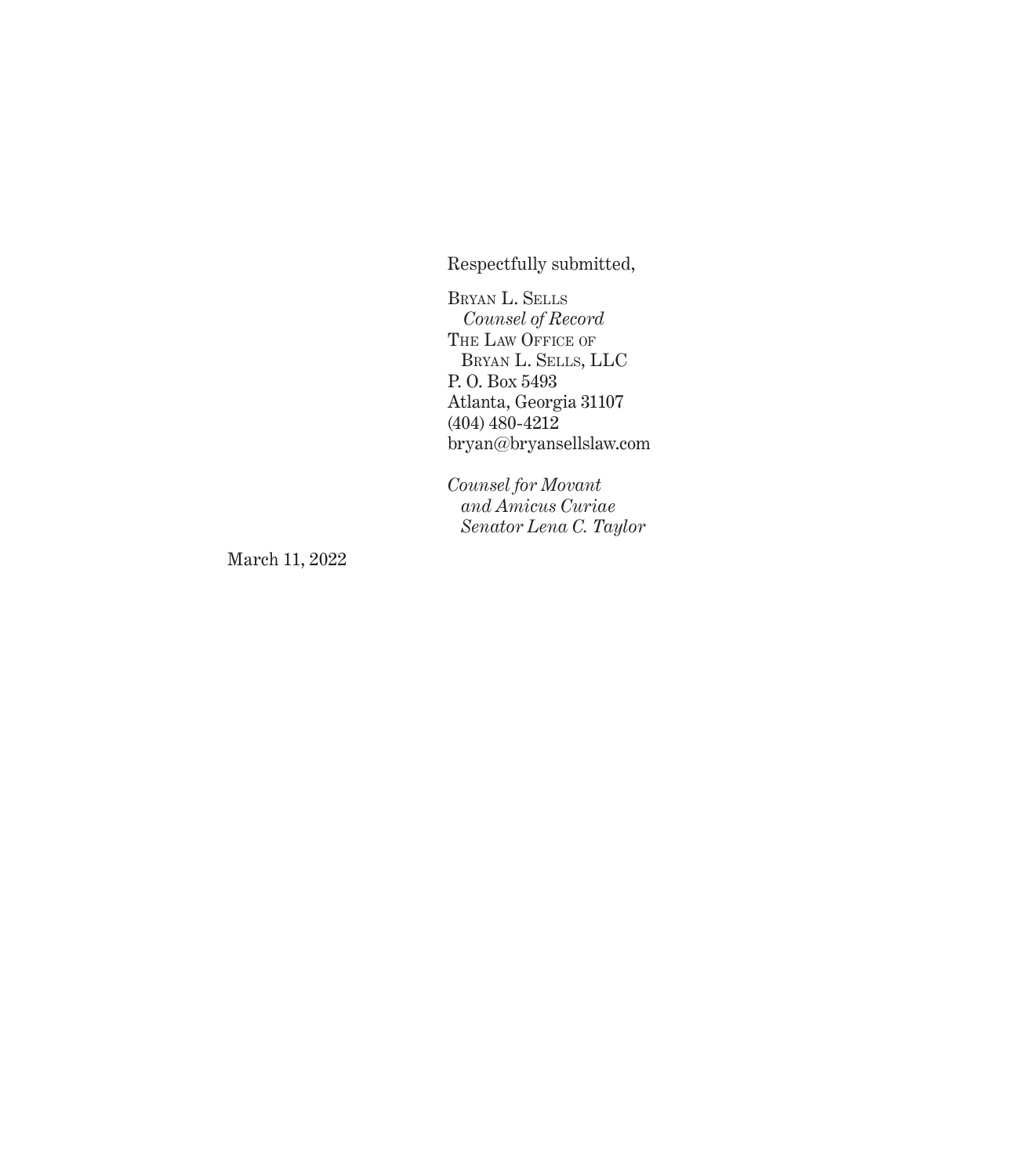## **TABLE OF CONTENTS**

|     | Page                                                                                                                                  |
|-----|---------------------------------------------------------------------------------------------------------------------------------------|
|     | TABLE OF CITED AUTHORITIES  ii                                                                                                        |
|     | BRIEF OF AMICUS CURIAE SENATOR LENA<br>C. TAYLOR IN SUPPORT OF NEITHER                                                                |
|     | INTEREST OF AMICUS CURIAE1                                                                                                            |
|     | SUMMARY OF THE ARGUMENT2                                                                                                              |
|     | ADDITIONAL BACKGROUND3                                                                                                                |
|     |                                                                                                                                       |
| L.  | The Wisconsin Supreme Court had a strong<br>basis in evidence for concluding that the<br>Voting Rights Act requires Black opportunity |
| II. | The record does not support the Wisconsin<br>Supreme Court's conclusion that the<br>Governor's proposed map complies with             |
|     | III. The Legislature's proposed map would<br>violate the Voting Rights Act14                                                          |
|     |                                                                                                                                       |

*i*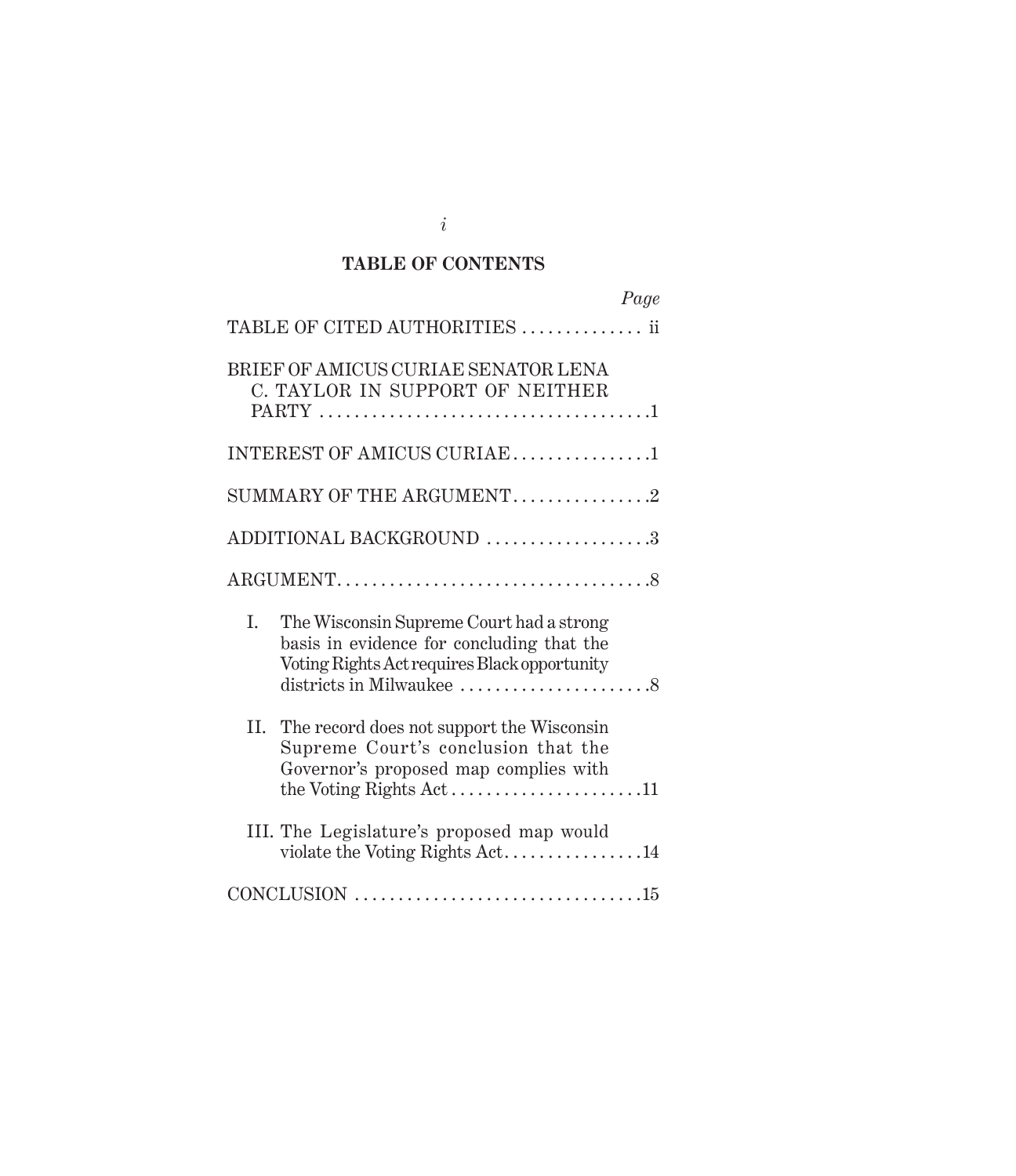## **TABLE OF CITED AUTHORITIES**

## **Cases**

| Alabama Legislative Black Caucus v. Alabama,                                                                            |
|-------------------------------------------------------------------------------------------------------------------------|
| <b>Baldus v. Members of the Wisconsin</b><br>Government Accountability Board,<br>849 F. Supp. 2d 840 (E.D. Wis. 2012)12 |
| Bethune-Hill v.<br>Virginia State Board of Elections,                                                                   |
| Cooper v. Harris,                                                                                                       |
| Johnson v. De Grandy,                                                                                                   |
| Johnson v. Wisconsin Elections Commission,                                                                              |
| LULAC v. Perry,                                                                                                         |
| Pileggi v. Aichele,                                                                                                     |
| <i>Reynolds v. Sims,</i>                                                                                                |

*ii*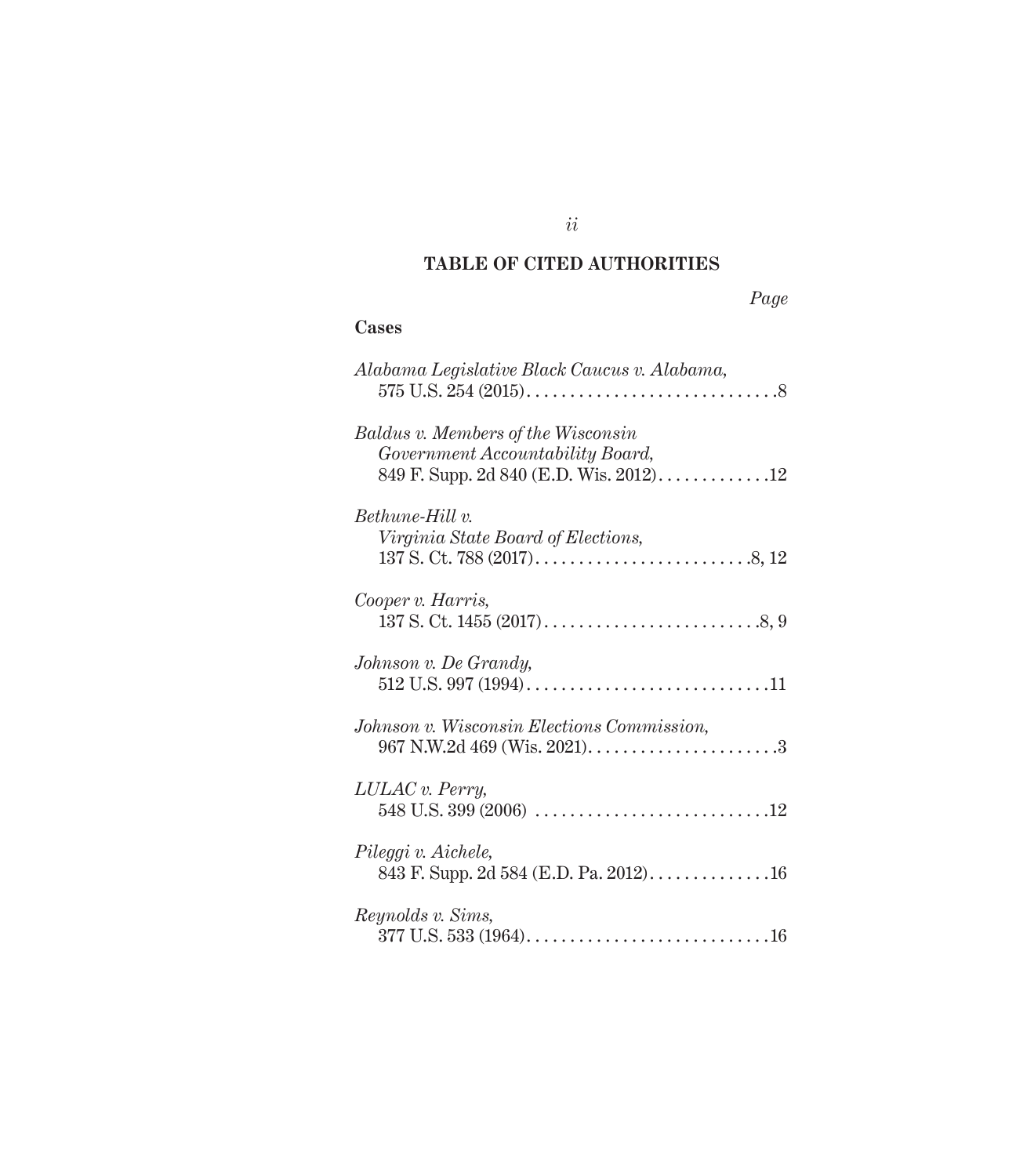## *Cited Authorities*

|                                       | Page |
|---------------------------------------|------|
| Stabler v. Thurston County, Nebraska, |      |
| <i>Thornburg v. Gingles,</i>          |      |

## **Statutes and Other Authorities**

| Bernard Grofman, Lisa Handley, and Richard Niemi,<br>Minority Representation and the Quest for |
|------------------------------------------------------------------------------------------------|
|                                                                                                |
| Dr. John Alford, Alford Reply Report $\ldots \ldots \ldots \ldots$ 7, 8                        |
| Professor Loren Collingwood, Collingwood Report5                                               |
| Professor Loren Collingwood, Collingwood                                                       |
|                                                                                                |

*iii*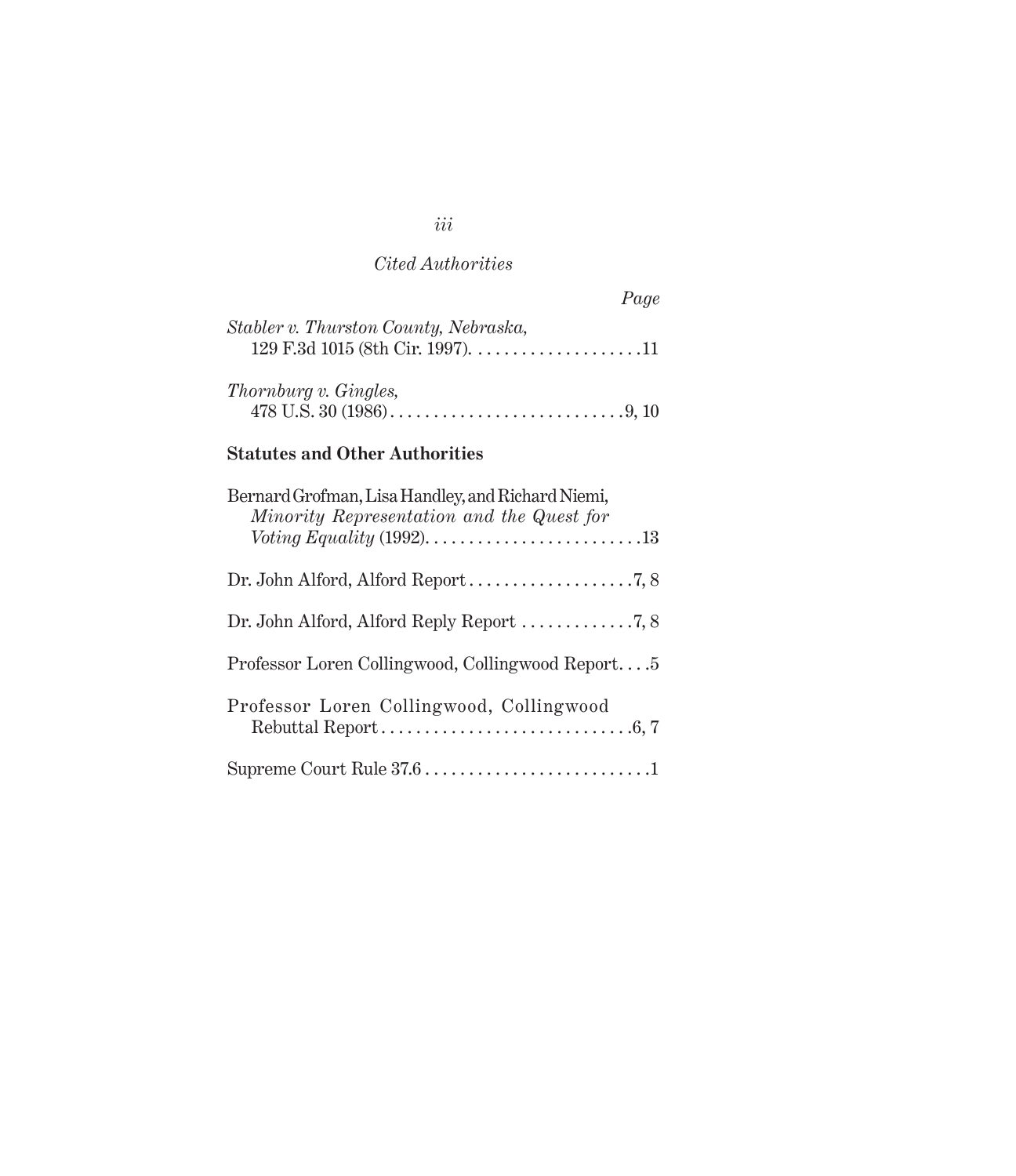#### **BRIEF OF AMICUS CURIAE SENATOR LENA C. TAYLOR IN SUPPORT OF NEITHER PARTY**

#### **INTEREST OF AMICUS CURIAE**

Senator Lena Taylor is a Wisconsin state senator representing District 4.1 She is a lifelong resident of Milwaukee, and she has been a member of the Wisconsin State Legislature since 2003. Her current Senate district is majority-Black, and it is made up of three majority-Black Assembly districts: 10, 11, and 12.

Senator Taylor is African American. She is a member of the NAACP, the National Black Caucus of State Legislators, and the National Organization of Black Elected Legislative Women. She has an interest in the proper application of the Voting Rights Act to protect her own voting rights and those of her constituents. Senator Taylor is also planning to run for reelection in 2024. She therefore has a strong interest in the district boundaries under which she and her colleagues must run. She also has a strong interest in the administration of a nondiscriminatory election system that gives all Wisconsin voters an equal opportunity to participate in the political process and to elect candidates of their choice.

Senator Taylor's brief analyzes the Wisconsin Supreme Court's application of the Voting Rights Act

<sup>1.</sup> In accordance with Supreme Court Rule 37.6, no counsel for a party authored this brief in whole or in part, and no counsel or party made a monetary contribution intended to fund the preparation or submission of this brief. Counsel for the Applicants and for all but one of the Respondents have consented. Counsel for the Respondent Wisconsin Elections Commission has indicated that the Commission will take no position on the filing of this or any other amicus brief.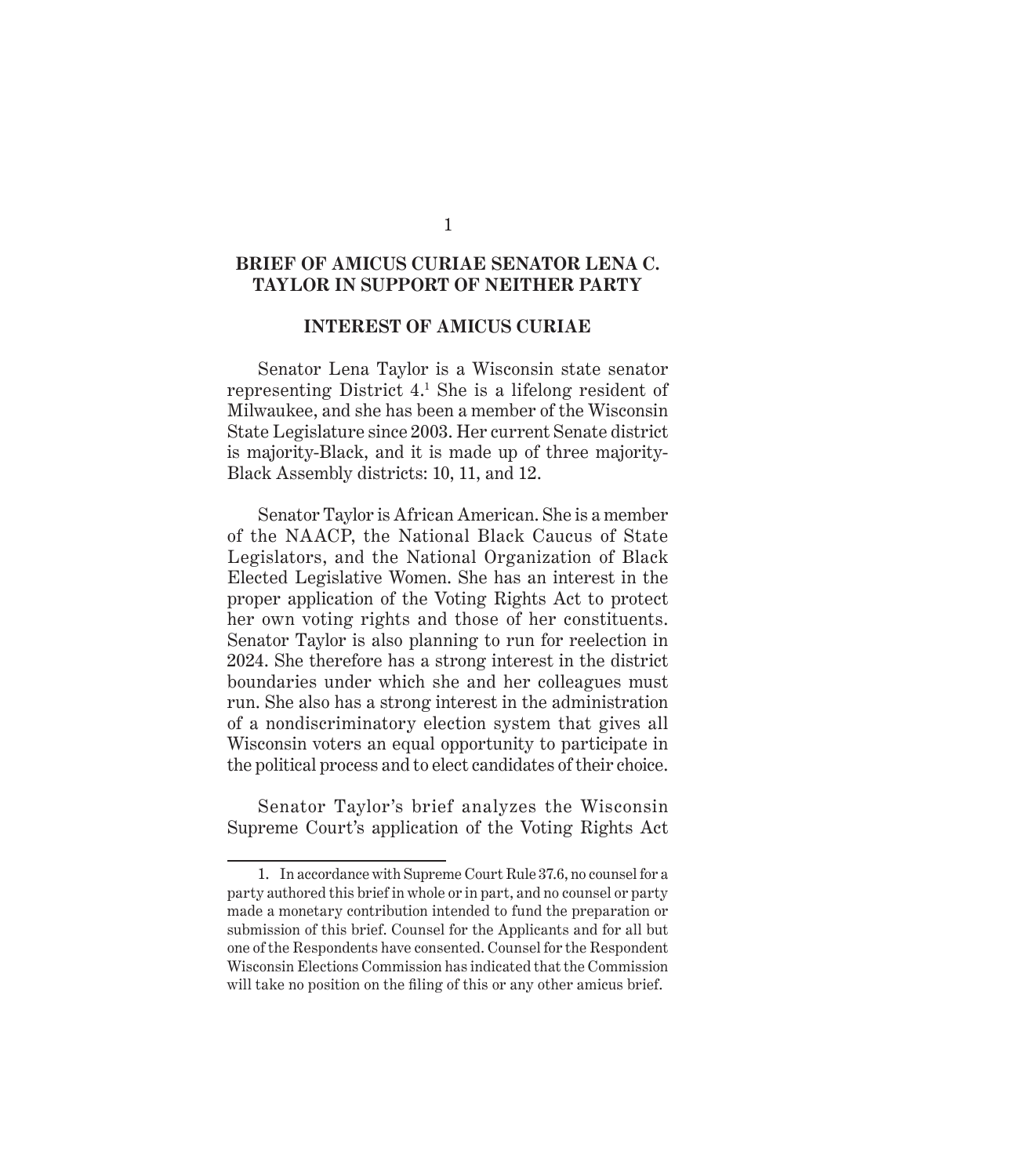from her unique vantage point as an experienced Black legislator. She is concerned that the legislative map adopted by that court dilutes the voting strength of Black voters in Wisconsin.

#### **SUMMARY OF THE ARGUMENT**

The Supreme Court of Wisconsin's voting-rights analysis gets it half right. On the one hand, the court correctly determined that there is a "strong basis in evidence" to suggest that the Voting Rights Act requires the State to create opportunity districts for Black voters. Much of that evidence was undisputed. There was no dispute that it is possible to draw seven majority-Black Assembly districts in the Milwaukee area—a number that is roughly proportional to the state's Black votingage population. There was no dispute that Black voters in Wisconsin are politically cohesive. And there was little dispute that White voters in Wisconsin vote sufficiently as a bloc to enable them usually to defeat Black-preferred candidates. That evidence was more than enough to justify the creation of majority-Black districts.

On the other hand, the supreme court's conclusion with no analysis whatsoever—that the Governor's map complies with the Voting Rights Act is clearly erroneous. The very same evidence on which the court relied for its finding that voting in Milwaukee is racially polarized shows that Black voters would *not* be able to nominate their preferred candidates in at least one of the baremajority-Black districts. It would be a reliable *Democratic* district, to be sure, but it would not provide Black voters with the opportunity that the Voting Rights Act requires. And neither would the Wisconsin Legislature's proposed map.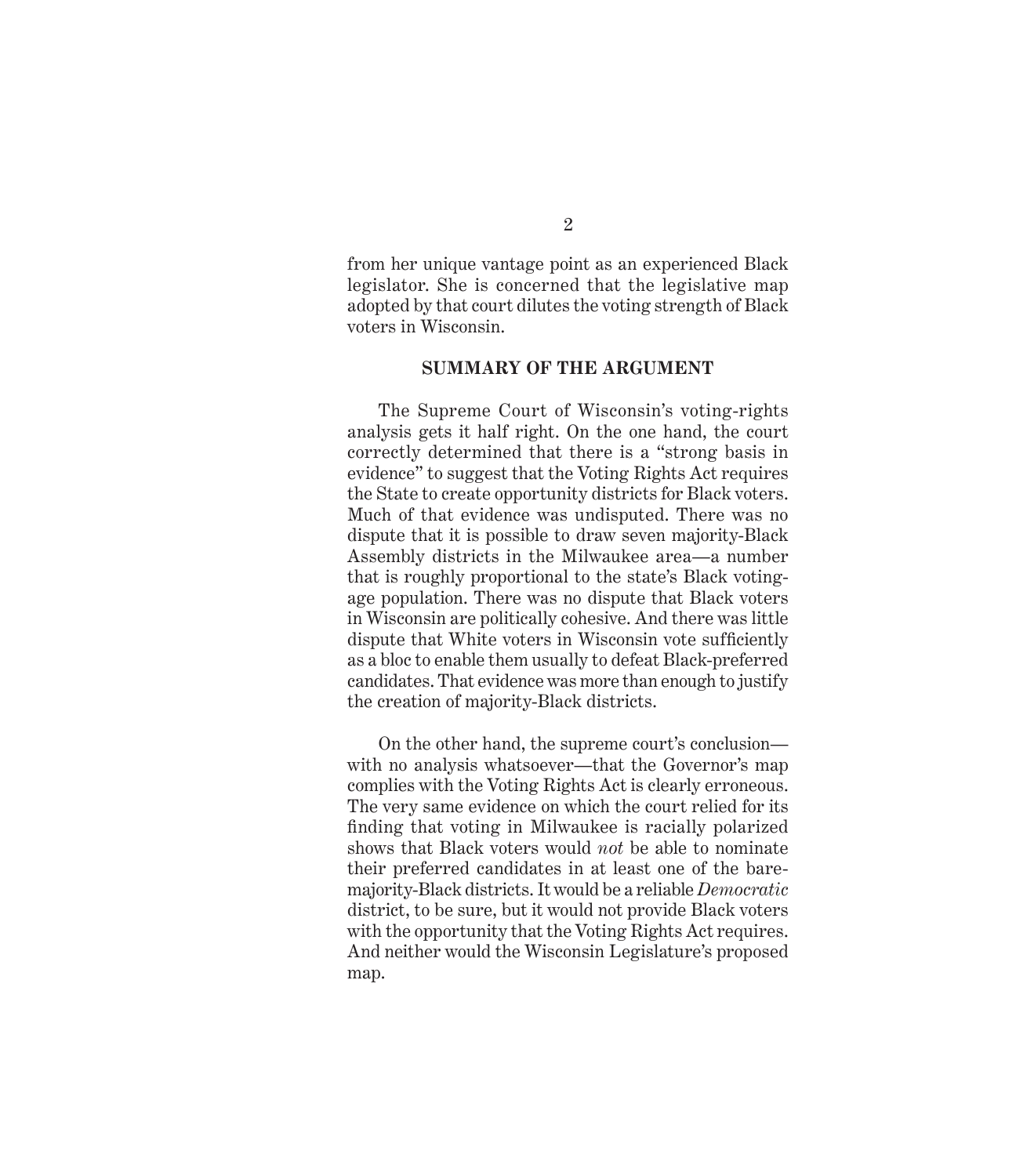This Court should therefore grant the Applicants' motion for a stay to prevent the Governor's map from taking effect, but it should not grant the Applicants' request for an injunction imposing the Legislature's dilutive map. Instead, the Court should either issue an injunction or stay pending appeal that would permit Wisconsin's 2022 state legislative elections to proceed under the existing map or summarily reverse and remand this matter to the Supreme Court of Wisconsin for further proceedings before the State's August 9 primaries.

#### **ADDITIONAL BACKGROUND**

Senator Taylor does not dispute the general background and procedural history set out in the Application. She offers additional background, however, to highlight the voting-rights-specific evidence in the record before the Wisconsin Supreme Court.

Once Wisconsin's Governor vetoed the Legislature's redistricting bills, the state supreme court solicited redistricting proposals from all parties in the original action that had been filed in that court in anticipation of an impasse. *See Johnson v. Wis. Elections Comm'n*, 967 N.W.2d 469 (Wis. 2021). The court also announced the criteria that it would use to choose among them. Those included compliance with the United States Constitution, the Voting Rights Act of 1965, and the Wisconsin Constitution. *Id.* at 643. The court also said that it would "confine any judicial remedy to making the minimum changes necessary in order to conform the existing congressional and state legislative redistricting plans to constitutional and statutory requirements." *Id.*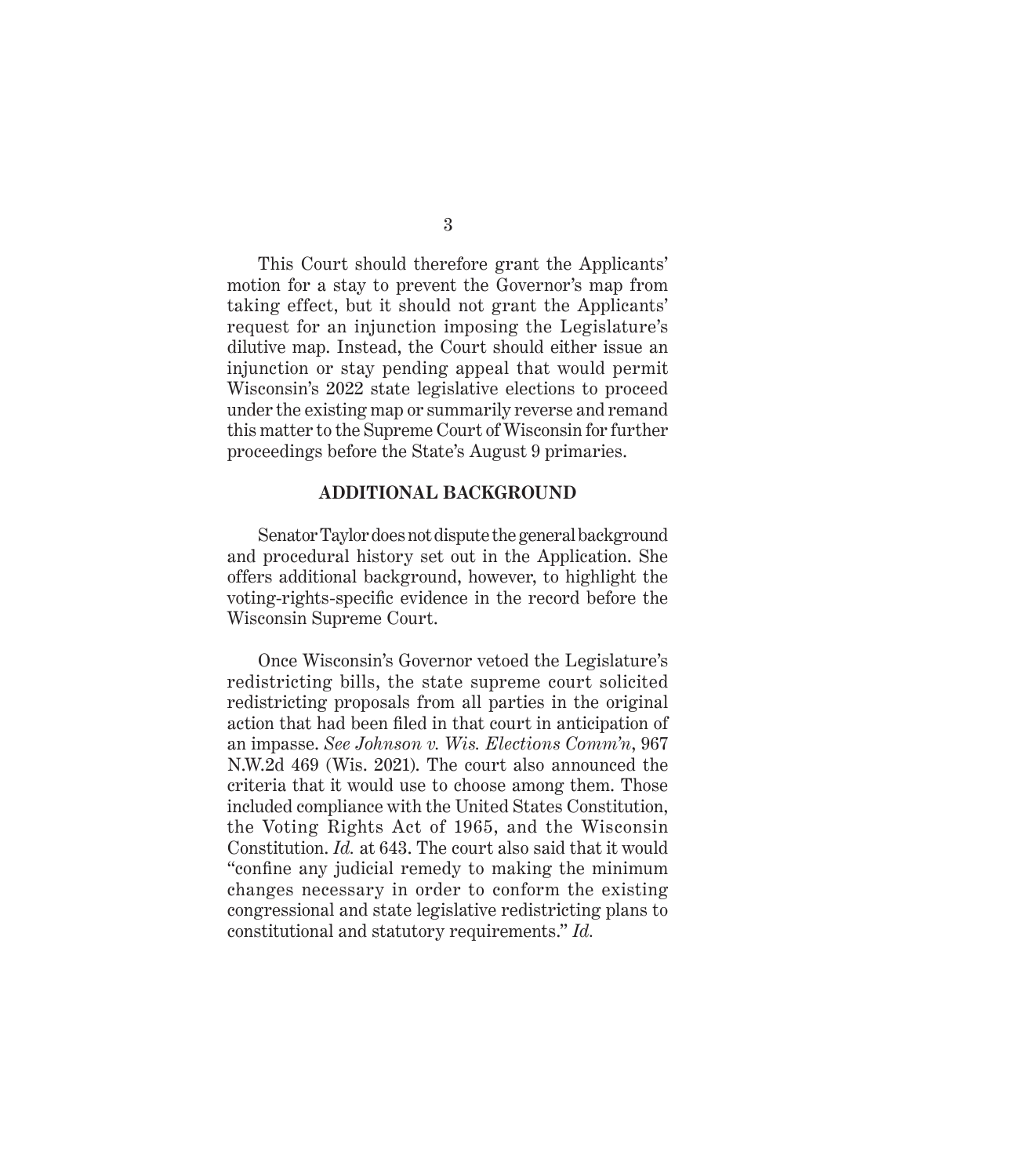The court received state-legislative map proposals from six parties: (1) the so-called BLOC intervenors;<sup>2</sup>  $(2)$  the Citizen Mathematicians and Scientists;<sup>3</sup> (3) Wisconsin's Governor; (4) the so-called Hunter intervenors4 ; (5) Senator Janet Bewley;5 and (6) the Wisconsin Legislature. App. 9-10. The parties submitted expert reports along with their proposals, and some parties submitted expert response and reply reports as well. $6$ 

Most of the expert reports focused on the criterion that the supreme court said was the most important: whether a proposed map makes the "least changes" from the existing districts. Only three experts said anything of substance related to the Voting Rights Act.

The Governor's expert, Professor Jeanne Clelland, showed in her opening report that the Governor's map

4. The Hunter intervenors-petitioners include Lisa Hunter, Jacob Zabel, Jennifer Oh, John Persa, Geraldine Schertz, and Kathleen Qualheim. App. 9 n.4.

5. Senate Minority Leader Janet Bewley intervened on behalf of the Senate Democratic Caucus. App. 10 n.6.

4

<sup>2.</sup> The BLOC intervenors include the organizations Black Leaders Organizing for Communities, Voces de la Frontera, and League of Women Voters of Wisconsin, along with Cindy Fallona, Lauren Stephenson, and Rebecca Alwin. App. 10 n.5.

<sup>3.</sup> The Citizen Mathematicians and Scientists include Gary Krenz, Sarah J. Hamilton, Stephen Joseph Wright, Jean-Luc Thiffeault, and Somesh Jha. App. 9 n.2.

<sup>6.</sup> Documents in the original action before the Wisconsin Supreme Court are available on the court's website here: https:// www.wicourts.gov/courts/supreme/origact/2021ap1450.htm.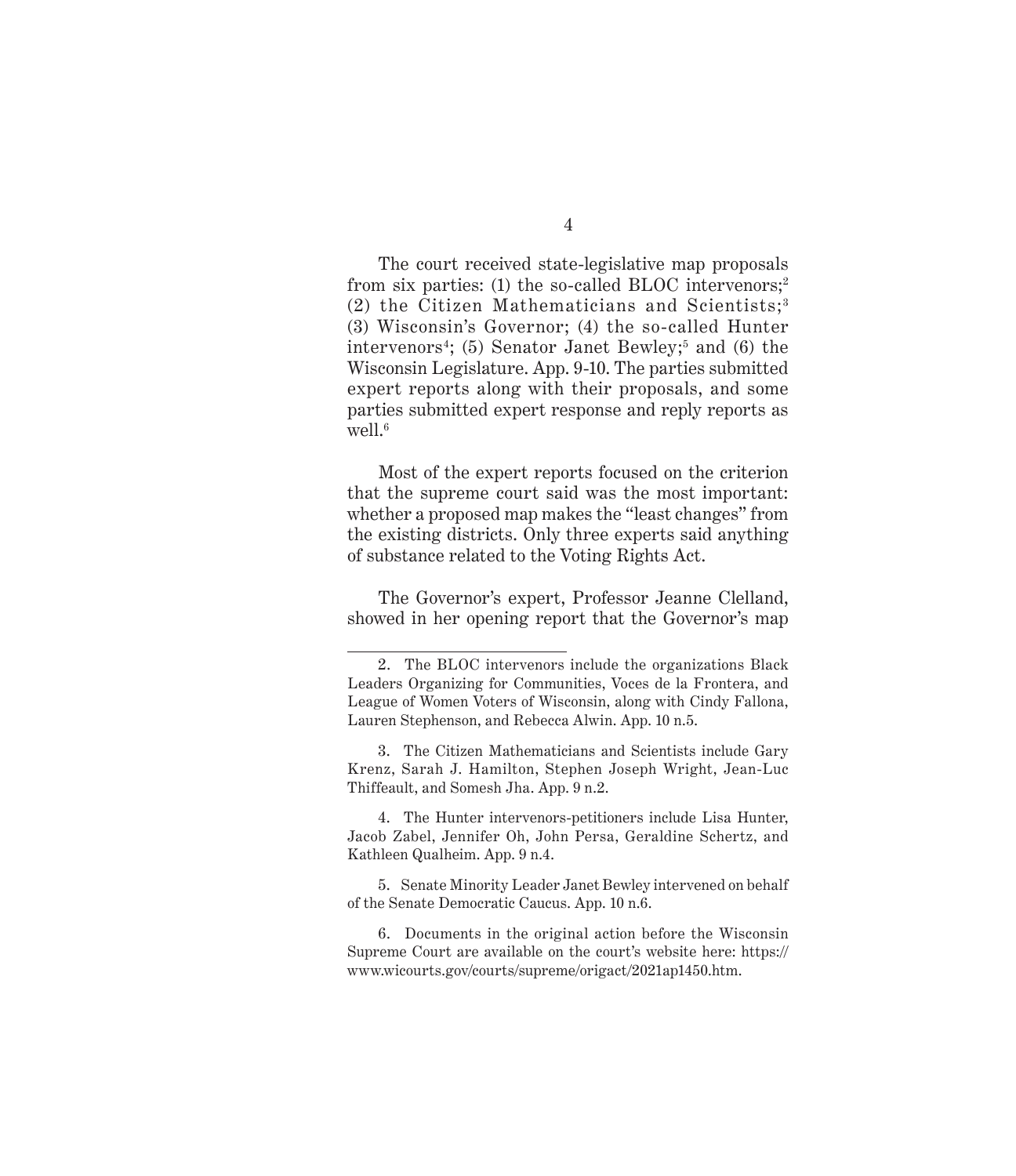includes seven reasonably compact majority-black districts. App. 178. She did not perform a racial bloc voting analysis or a performance analysis of the Governor's map or any other. The bulk of her opening report and later reports focused on the least-change issue.

The BLOC intervenors' expert, Professor Loren Collingwood, performed a racial bloc voting analysis that revealed a pattern of racially polarized voting between Black and White voters in the Milwaukee area.7 He found racially polarized voting in seven of eight contests analyzed, with high rates of political cohesion by Black voters and sufficient opposition by White voters to defeat the Black-preferred candidates in most cases. Collingwood Report 23.

Professor Collingwood also conducted a performance analysis of the BLOC intervenors' proposed Assembly map, which, like the Governor's map, contains seven majority-black districts. *Id.* at 23-27. The performance analysis focused on the 2018 Democratic gubernatorial primary election which included a Black candidate (Mahlon Mitchell), who was also the Black-preferred candidate, against now-Governor Evers and eight other White candidates. Professor Collingwood found that Mitchell received an outright majority of the votes in six of the seven majority-Black Assembly districts in the BLOC intervenors' proposed map. *Id.* at 26. In the seventh district, proposed District 10, Mitchell won a plurality of

<sup>7.</sup> Professor Collingwood's initial report (hereinafter "Collingwood Report") appears in the appendix to the BLOC intervenors' December 15 merits brief, which is available on the Wisconsin Supreme Court's website here: https://www.wicourts.gov/ courts/supreme/origact/docs/appbriefctobloc.pdf.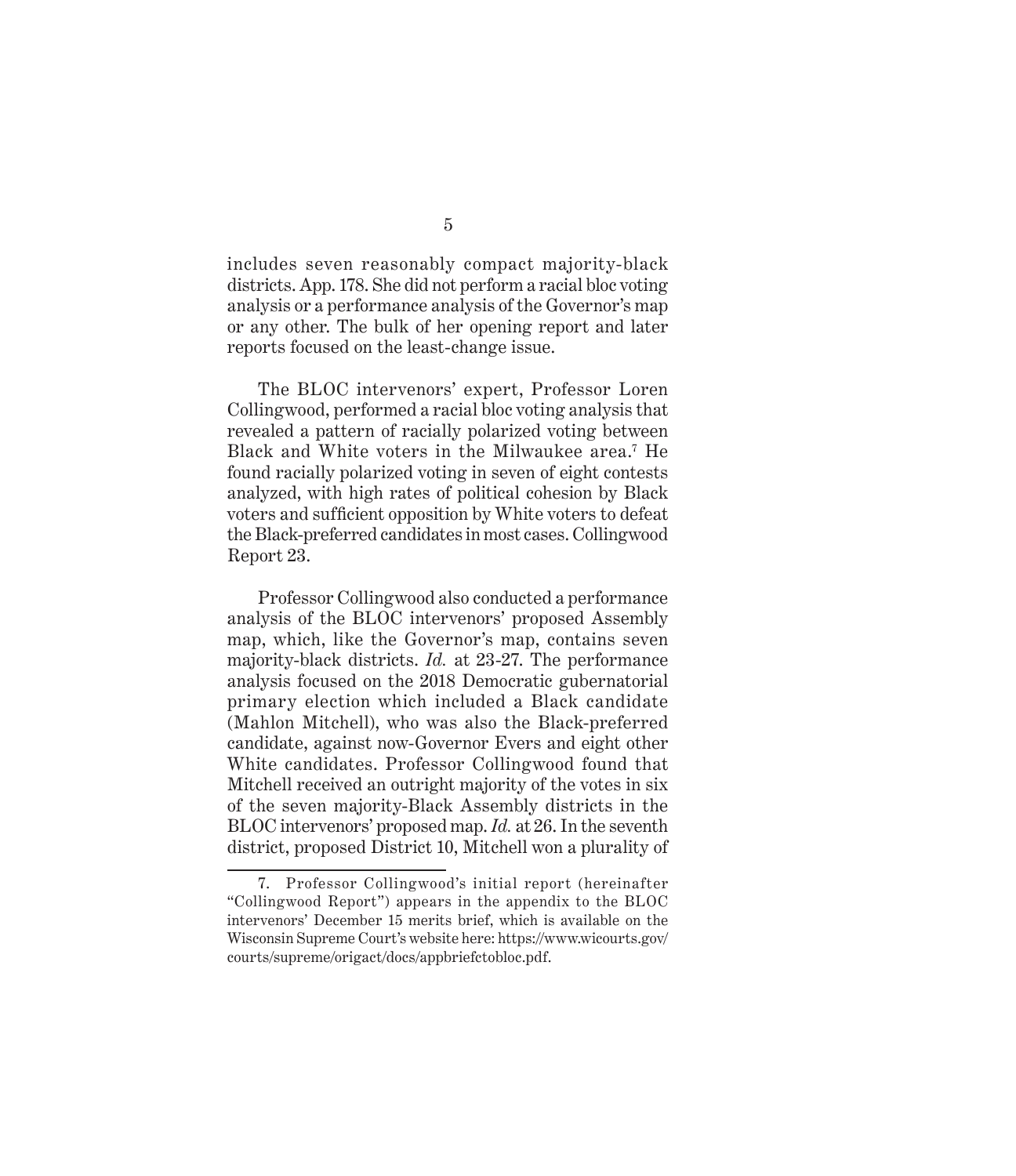around 46 percent of the vote.8 Professor Collingwood did not separately analyze the performance of the BLOC intervenors' proposed Senate map.

In his rebuttal report, Professor Collingwood extended his performance analysis to the other five proposed Assembly maps. For the Governor's proposed map, Professor Collingwood found that Mitchell carried proposed District 10 with only 41 percent of the vote, and he therefore concluded that the Governor's proposed Assembly map—even though it has seven majority-Black Assembly districts—offers only six districts in which Black voters "have a realistic opportunity to elect candidates of their choice."9 Collingwood Rebuttal at 5-6, 15. Turning to the Legislature's map, Professor Collingwood found that Mitchell carried proposed District 10 with only 39 percent of the vote, and he therefore concluded that the Legislature's map offers only five Black opportunity districts. *Id.* at 10-12, 15. Professor Collingwood concluded that the BLOC intervenors' proposed Assembly map contains seven opportunity districts—but he only arrived at that conclusion through some creative math. *Id.* at 14-15. In order to get Mitchell over the 50-percent

<sup>8.</sup> Professor Collingwood's initial report overestimated Mitchell's performance in District 10, but he corrected the error in an addendum to his rebuttal report. Professor Collingwood's Rebuttal Report (hereinafter Collingwood Rebuttal) appears in the appendix to the Bloc intervenors' December 30 response brief, which appears on the Wisconsin Supreme Court's website here: https:// www.wicourts.gov/courts/supreme/origact/docs/appctobloc2.pdf.

<sup>9.</sup> Professor Collingwood only reported the result of his performance analysis for proposed District 10 in the Governor's map. He did not report the vote-share that Mitchell would have received in any of the Governor's other proposed Assembly districts.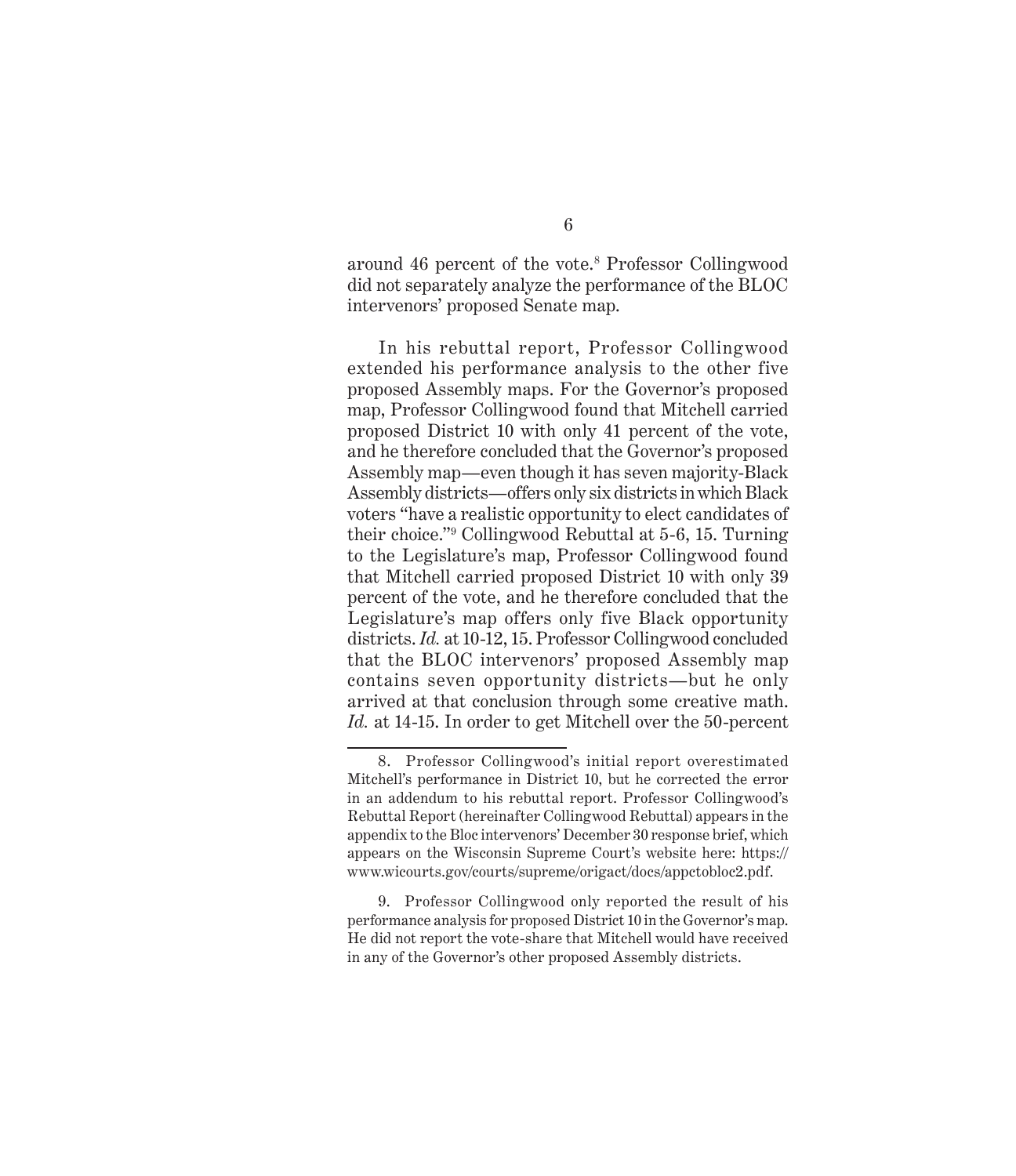threshold in the BLOC intervenors' proposed District 10, Professor Collingwood simulated a head-to-head contest by reallocating the votes that were not cast for either Mitchell or Evers. *Id.* at 15 n.3. He assumed that, in a hypothetical head-to-head contest, sixteen percent of the voters who supported the eight White candidates would have voted for Mitchell, which is just enough to raise his vote share in proposed District 10 to about 51 percent. *Id.*

The Legislature's expert, Dr. John Alford, focused mainly on the least-change issue, but he also conducted a performance analysis of the Legislature's proposed Senate and Assembly maps.10 Dr. Alford found that Mitchell carried four proposed majority-Black districts with a clear majority of the votes.<sup>11</sup> Dr. Alford also found that Mitchell won a plurality of about 47 percent in proposed majority-Black District 18 and won a plurality of around 39 percent of the votes in proposed plurality-Black District 10. Alford Reply 8. Dr. Alford also analyzed the 2018 Democratic primary for Lieutenant Governor, which featured a head-to-head contest between a Black candidate and a White candidate. *Id.* That contest was not competitive and likely not polarized, however, because the Black candidate carried every proposed district

<sup>10.</sup> Dr. Alford's initial report (hereinafter Alford Report) appears on the Wisconsin Supreme Court's website here: https:// www.wicourts.gov/courts/supreme/origact/docs/expertrepalford.pdf.

<sup>11.</sup> Dr. Alford's initial report overestimated Mitchell's performance in all districts, but he corrected the errors on page 8 of his reply report. Dr. Alford's Reply Report (hereinafter "Alford Reply") is available on the Wisconsin Supreme Court's website here: https://www.wicourts.gov/courts/supreme/origact/docs/ expertrepalford3.pdf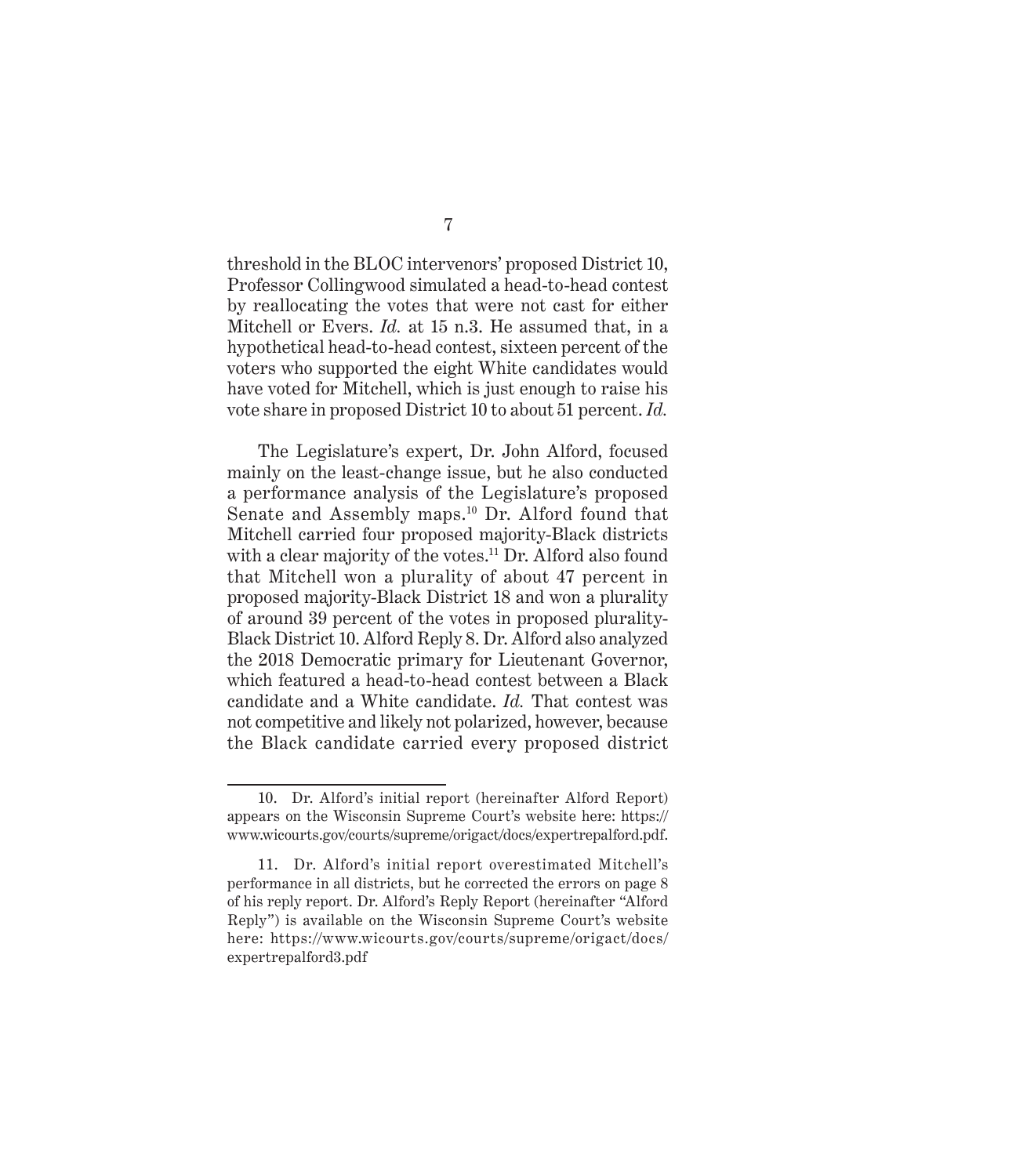with more than 80 percent of the votes. *Id.* Based on his performance analysis, Dr. Alford concluded that all six proposed plurality- or majority-Black Assembly districts and both proposed majority-Black Senate districts in the Legislature's map would perform for Black voters. Alford Report 9.

In its opinion selecting the Governor's map, the supreme court relied on Professor Collingwood's racial bloc voting analysis for its conclusion that there is a strong basis in evidence to suggest that the Voting Rights Act requires the State to create opportunity districts for Black voters, but it mentioned neither Professor Collingwood's nor Dr. Alford's performance analysis. App. 30-32, 35.

#### **ARGUMENT**

#### **I. The Wisconsin Supreme Court had a strong basis in evidence for concluding that the Voting Rights Act requires Black opportunity districts in Milwaukee.**

For decades, this Court has recognized that a State may draw districts with racial considerations as the predominant factor if it has "a strong basis in evidence" or "good reasons" to believe that the Voting Rights Act requires the State to do so. *Ala. Legis. Black Caucus v. Alabama*, 575 U.S. 254, 278 (2015). This standard "gives States 'breathing room' to adopt reasonable compliance measures that may prove, in perfect hindsight, not to have been needed." *Cooper v. Harris*, 137 S. Ct. 1455, 1464 (2017) (quoting *Bethune-Hill v. Virginia State Bd. of Elections*, 137 S. Ct. 788, 802 (2017)).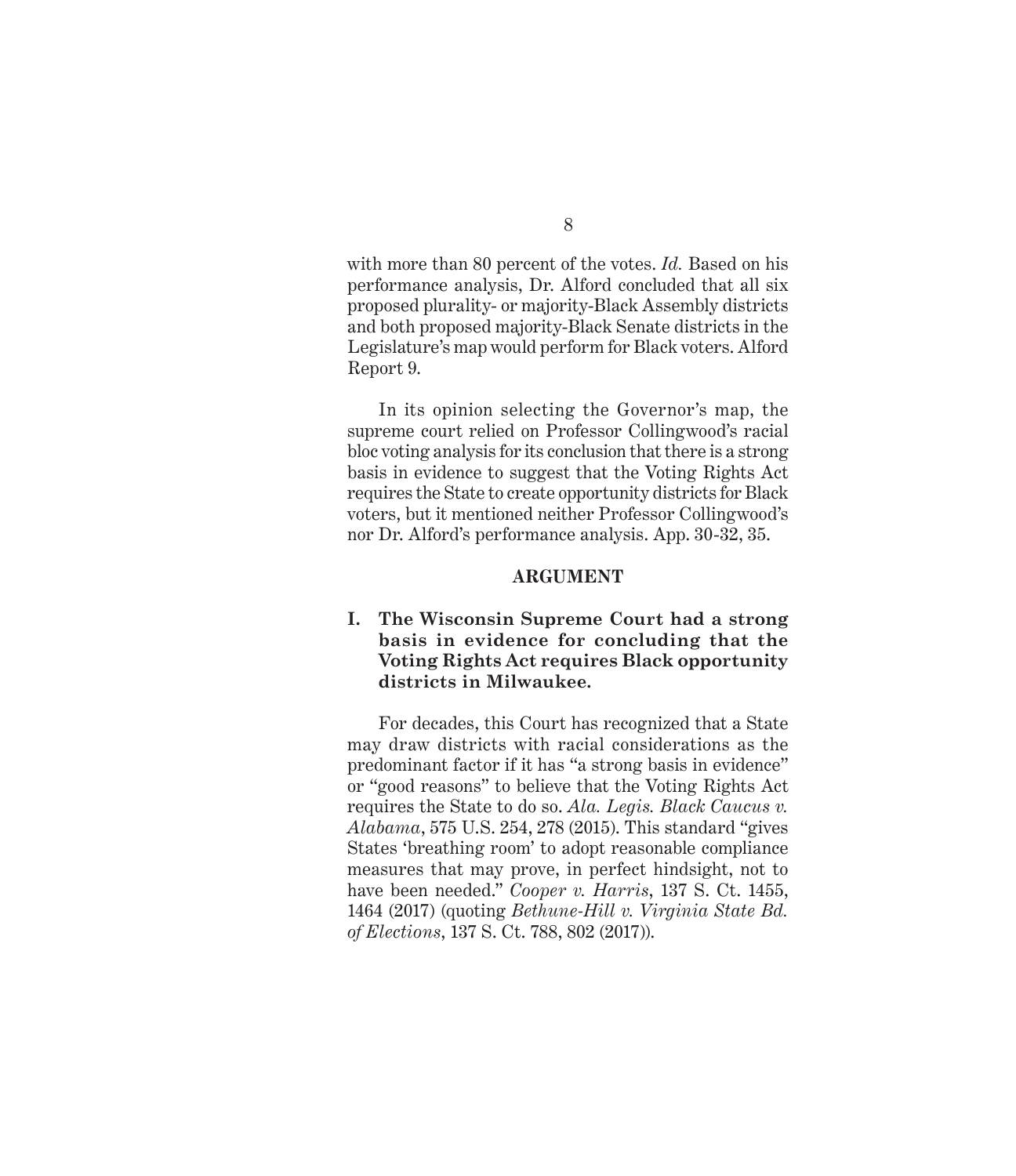In *Thornburg v. Gingles,* 478 U.S. 30, 50-51 (1986), this Court identified three threshold conditions for proving vote dilution under Section 2 of the Voting Rights Act. First, a minority group must be "sufficiently large and geographically compact to constitute a majority" in a reasonable compact legislative district. *Id.* at 50. Second, the minority group must be "politically cohesive." *Id.* at 51. And third, the White majority must "vote[] sufficiently as a bloc" to enable it usually to "defeat the minority's preferred candidate." *Id.* "If a State has a good reason to think that the '*Gingles* preconditions' are met, then so too it has good reason to believe that § 2 requires drawing a majority-minority district.… But if not, then not." *Cooper*, 137 S. Ct. at 1470 (citation omitted).

Here, no party presented specific evidence that race was the predominant factor in drawing the majority-Black districts in the Governor's map or any other. In fact, there was substantial expert testimony about the various maps' *adherence* to traditional redistricting criteria such as compactness, core retention, and communities of interest, because those were among the factors that the Wisconsin Supreme Court had previously identified as important to its choice among the maps. The Wisconsin Supreme Court made no finding that race did or did not predominate over those factors, but it proceeded nonetheless to consider whether there are good reasons to believe that Section 2 requires race-based redistricting here.12

<sup>12.</sup> The Legislature argues strenuously that the Black population percentages in the seven majority-Black districts in the Governor's map—all of which are just above 50 percent—establish racial predominance without more. But this Court has never held that districts drawn to establish the first *Gingles* precondition, *i.e.*, whether the minority group can constitute a majority in a single-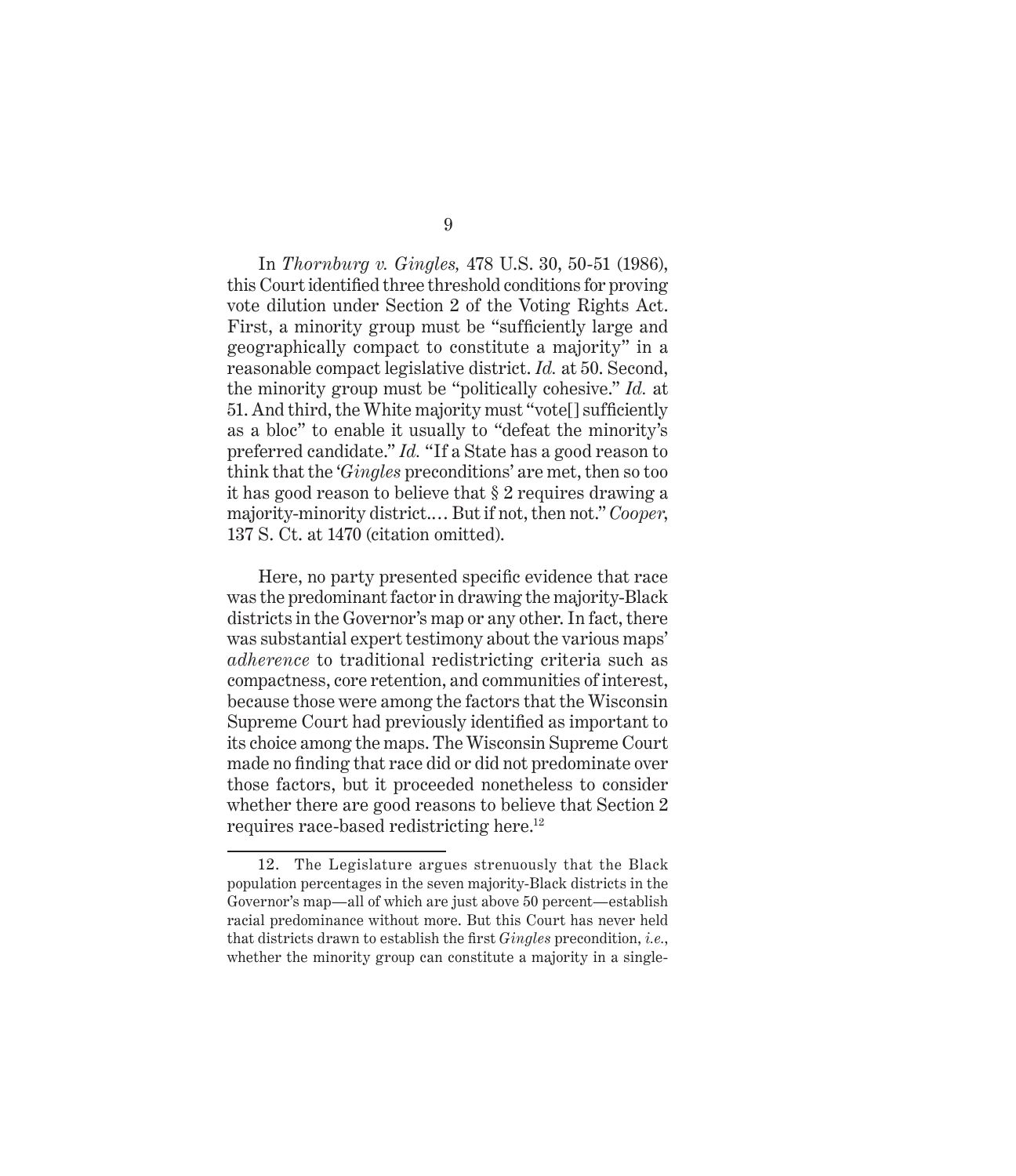No party disputed that the first and second *Gingles* preconditions were satisfied, and there was little dispute over the third. App. 29-32. The BLOC intervenors' expert, Professor Collingwood, performed a racial bloc voting analysis that revealed a pattern of racially polarized voting between Black and White voters in the Milwaukee area that resulted in the defeat of Black-preferred candidates in most cases. App. 30. The court "received little in the way of alternative data or analysis to counter" Professor Collingwood's analysis. App. 30-31. The Legislature's expert, Dr. John Alford, stated that he had "serious doubts" about whether the third *Gingles* precondition was met in Milwaukee County, but he did not conduct any racial bloc voting analysis of his own to dispute Professor Collingwood's findings. App. 31 n.27. The Wisconsin Supreme Court could thus reasonably conclude, based on this record, that "there are good reasons to think all three *Gingles* preconditions are satisfied." App. 32.

The Application does not challenge that basic conclusion. Instead, the Legislature faults the court for its determination that "there are good reasons to believe a seventh majority-Black district is needed to satisfy the VRA." Application 7. That dispute boils down to an argument about proportionality.

Proportionality, as that term is used here, "links the number of majority-minority voting districts to the minority members' share of the relevant population."

member district, necessarily subordinate traditional redistricting criteria to racial considerations. This Court need not decide that issue here, however, because the Wisconsin Supreme Court considered whether compliance with the Voting Rights Act justifies race-based redistricting here and properly concluded that it does.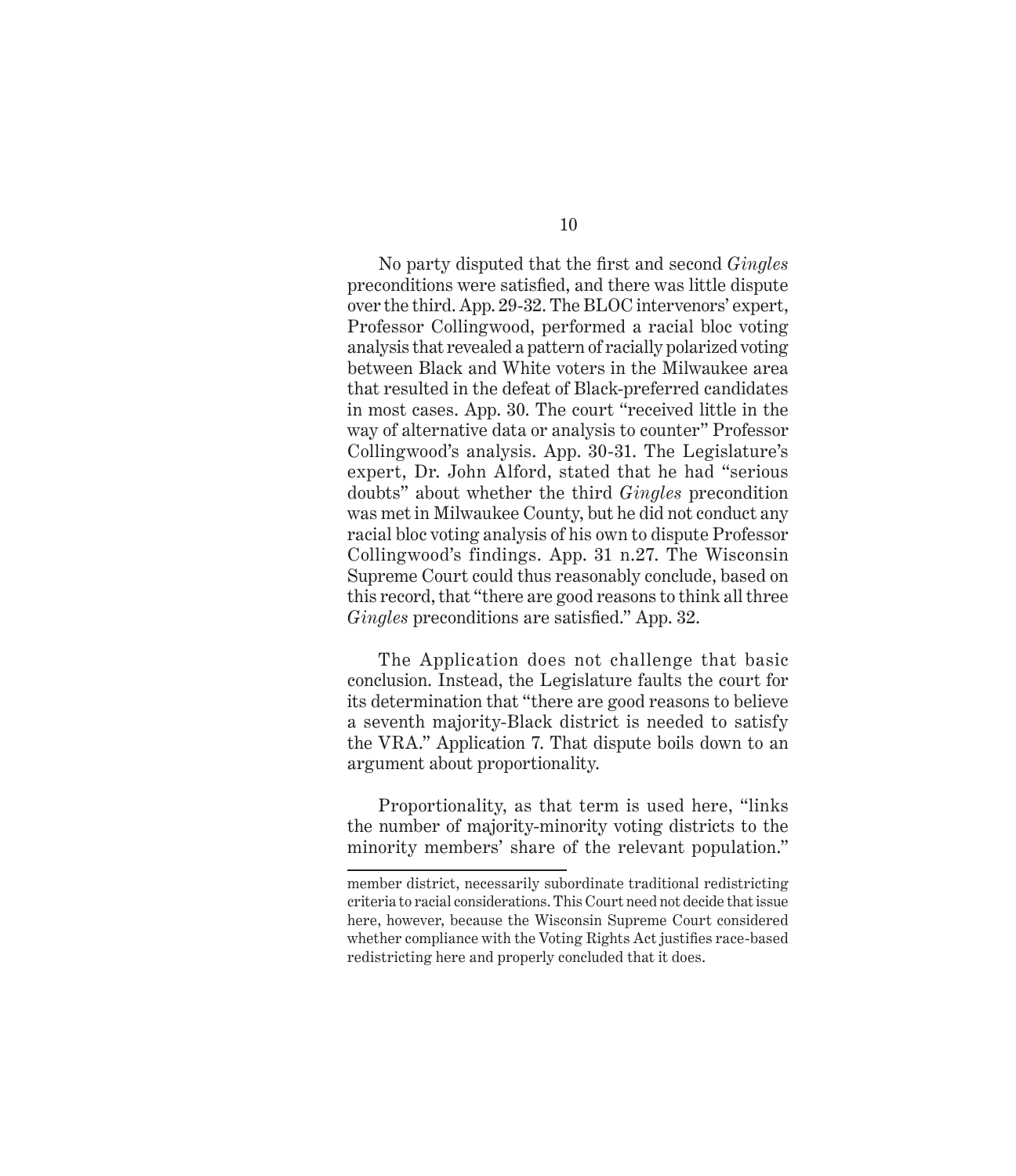*Johnson v. De Grand*y, 512 U.S. 997, 1014 (1994). This Court has explained that the concept of equality that appears in the text of Section 2 means that the Voting Rights Act cannot require a number of majority-minority districts that exceeds rough proportionality with a minority group's share of the population. *Id.* Though this Court has never precisely defined "rough proportionality," the Legislature contends that seven districts constitute reversible error here whereas six do not.

The Legislature does not dispute the supreme court's findings that Black Wisconsinites make up between 6.1 and 6.5 percent of the relevant population and that precise proportionality would therefore require between six and seven Assembly districts. App. 34. Instead, its argument presumes that rough proportionality means the maximum number of majority-minority districts possible *without exceeding proportionality*. But this Court has never so held, and the only circuit to have considered the issue has expressly rejected such an interpretation. *See Stabler v. Thurston Cnty., Neb.*, 129 F.3d 1015, 1022 (8th Cir. 1997).

Under these circumstances, the Wisconsin Supreme Court had good reasons to believe that the Voting Rights Act might require seven districts here.

#### **II. The record does not support the Wisconsin Supreme Court's conclusion that the Governor's proposed map complies with the Voting Rights Act.**

Once the Wisconsin Supreme Court determined that the Voting Rights Act could require seven majority-Black districts in Milwaukee, its analysis ended there. It made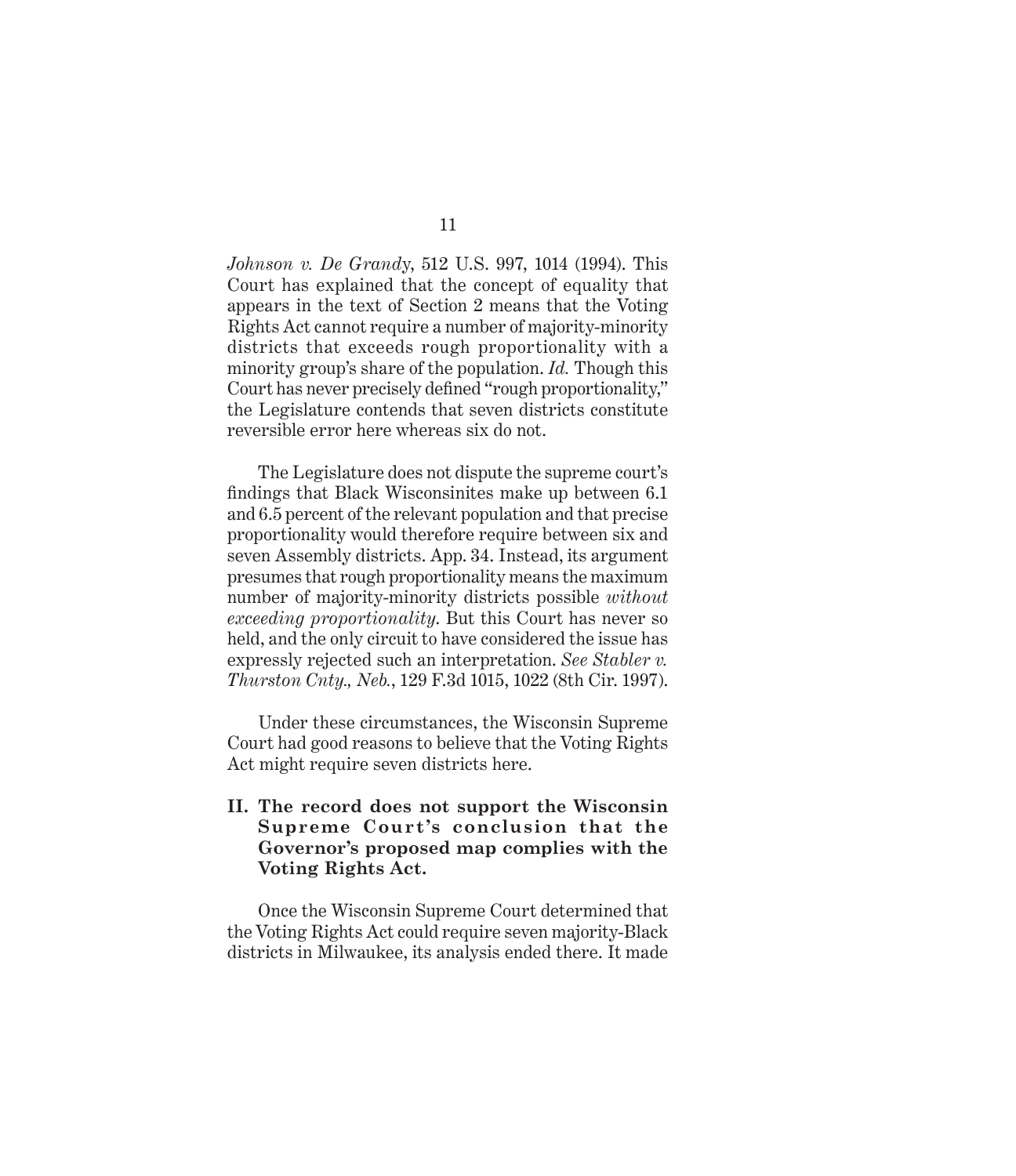no determination of whether the Governor's map—or any other—contains seven Assembly districts with an *effective* Black majority. That was error. This Court has repeatedly explained that even majority-minority districts can violate the Voting Rights Act if they do not contain a sufficiently large majority to provide minority voters with a realistic opportunity to elect candidates of their choice. *See, e.g.*, *Bethune-Hill*, 137 S. Ct. at 802 ("55% BVAP was necessary for black voters to have a functional working majority"); *LULAC v. Perry*, 548 U.S. 399, 428-429 (2006) (it is "possible for a citizen voting-age majority to lack real electoral opportunity"); *see also, e.g.*, *Baldus v. Members of Wis. Gov't Accountability Bd.*, 849 F. Supp. 2d 840, 858 (E.D. Wis. 2012) (three-judge district court) (holding that a district in which Latinos were 60.52 percent of the votingage population did not create "a functioning majorityminority district for Milwaukee's Latino community").

Here, there is no evidence whatsoever that the Governor's Assembly map contains seven opportunity districts. The BLOC intervenors' expert, Professor Collingwood, was the only expert to provide any performance analysis of the Governor's map, and he concluded that it has only six opportunity districts because the seventh district will not perform for Black voters. But even Professor Collingwood's analysis falls short of what is required here because his report only presents an analysis of one Assembly district in the Governor's map. He does not establish that the other six districts will perform for Black voters, and he provides no analysis of the proposed Senate districts in the Governor's map. The latter omission is crucial because the non-performing Assembly district in the Governor's map—proposed District 10—is nested within proposed Senate District 4—Senator Taylor's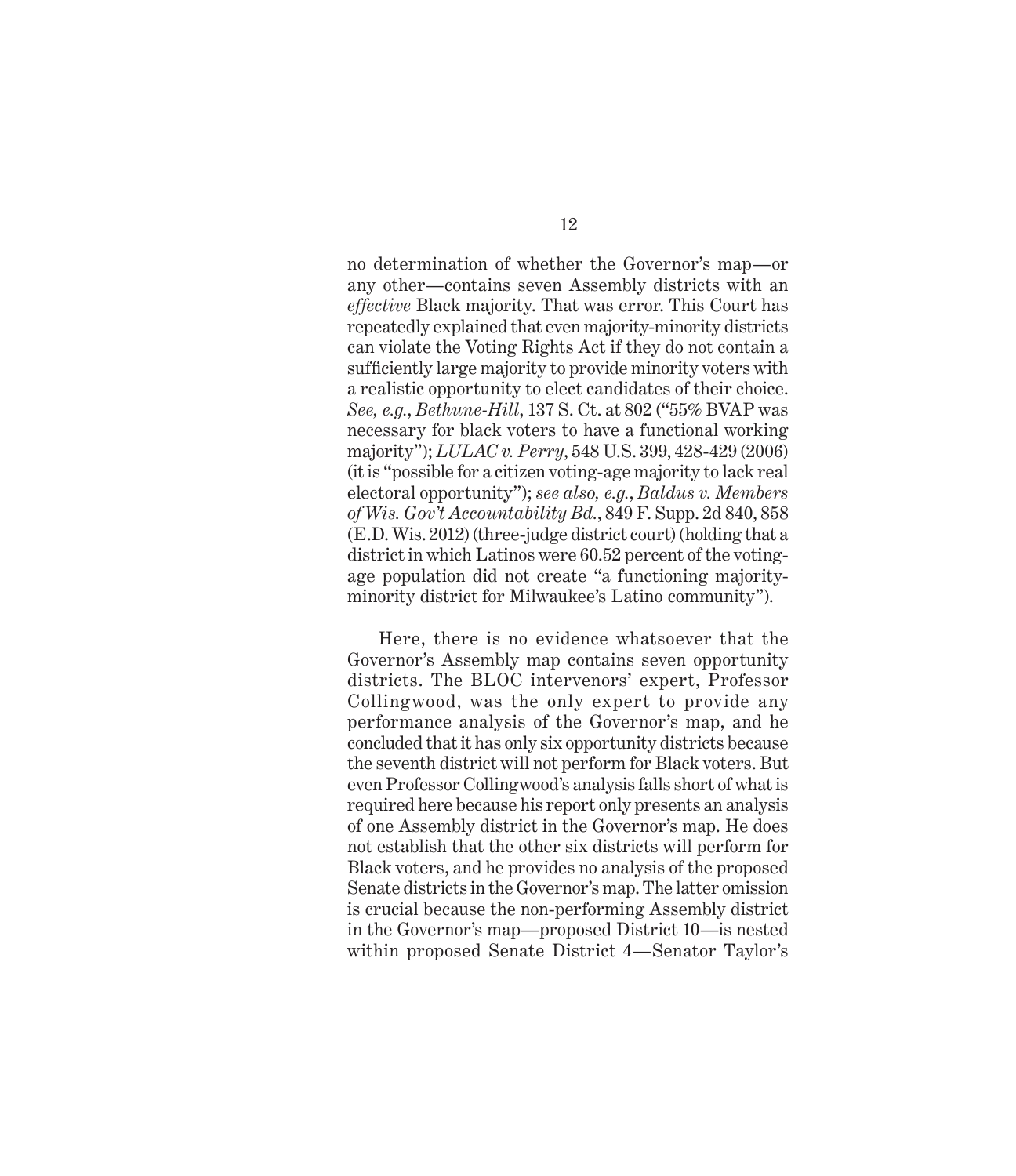district. There is thus no evidence that Senate District 4 remains an opportunity district under the Governor's map.

The BLOC intervenors' seven-district map fares no better. Although Professor Collingwood analyzed all seven proposed majority-Black Assembly districts and concluded that all seven would perform for Black voters, that conclusion is based on an untenable assumption. He was only able to conclude that proposed District 10 would perform for Black voters by reallocating the votes that were not cast for the top two candidates in the 2018 gubernatorial primary. And, critically, he reallocated some votes cast for White candidates to the Black-preferred Black candidate in order to get that candidate over the 50-percent threshold of victory in a simulated two-person race. But that reallocation process is inconsistent with long-accepted procedures for interpreting racial polarized voting analyses in the context of multi-candidate elections:

When there are candidates from more than one racial or ethnic group and at least two candidates are of the same race or ethnicity, then determining racial polarization or minority cohesion requires the analyst, in general, to look at both the combined votes for the set of minority candidates and the combined votes for the set of all nonminority candidates as well as the estimates of minority and nonminority votes for each candidate.

Bernard Grofman, Lisa Handley, and Richard Niemi, *Minority Representation and the Quest for Voting Equality* 99 (1992). In other words, Professor Collingwood should have allocated all votes cast for White candidates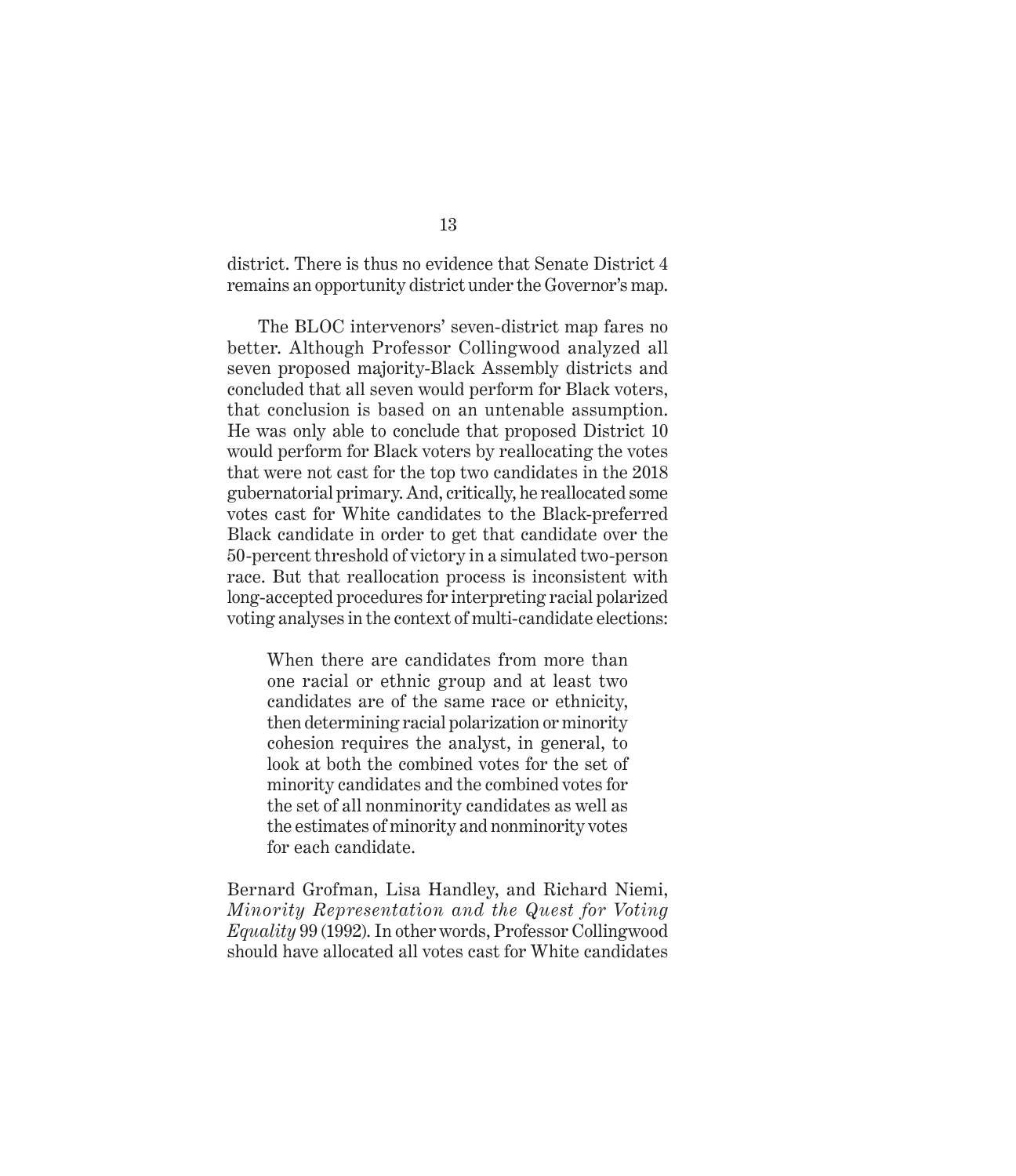to Governor Evers, which would have given the governor enough votes to prevent the Black-preferred candidate from carrying BLOC's proposed District 10 in a simulated two-person race. This means that the BLOC intervenors' Assembly map, like the Governor's Assembly map, contains at most six Black opportunity districts and that the BLOC intervenors' Senate map, like the Governor's Senate map, may not contain two Black opportunity districts.

The Wisconsin Supreme Court's failure to consider the performance of the proposed maps for Black voters undermines its reliance on the Voting Rights Act to select the Governor's map. Although it had a strong basis for believing that the Voting Rights Act might require the State to draw seven Black opportunity districts for the State Assembly, it had no basis for concluding that the Governor's map did so. This Court should therefore stay implementation of the Governor's potentially dilutive map.

#### **III.The Legislature's proposed map would violate the Voting Rights Act.**

The Legislature's proposed map would dilute Black voting strength because it contains only four proposed Assembly districts that would perform for Black voters. Professor Collingwood's analysis shows that the Black-preferred candidate in 2018's multi-candidate gubernatorial primary carried proposed District 10 with only about 39 percent of the votes. Professor Collingwood correctly concluded that proposed District 10 in the Legislature's map is not an opportunity district for Black voters. The Legislature's expert, Dr. Alford, concluded that the Legislature's map has six opportunity districts,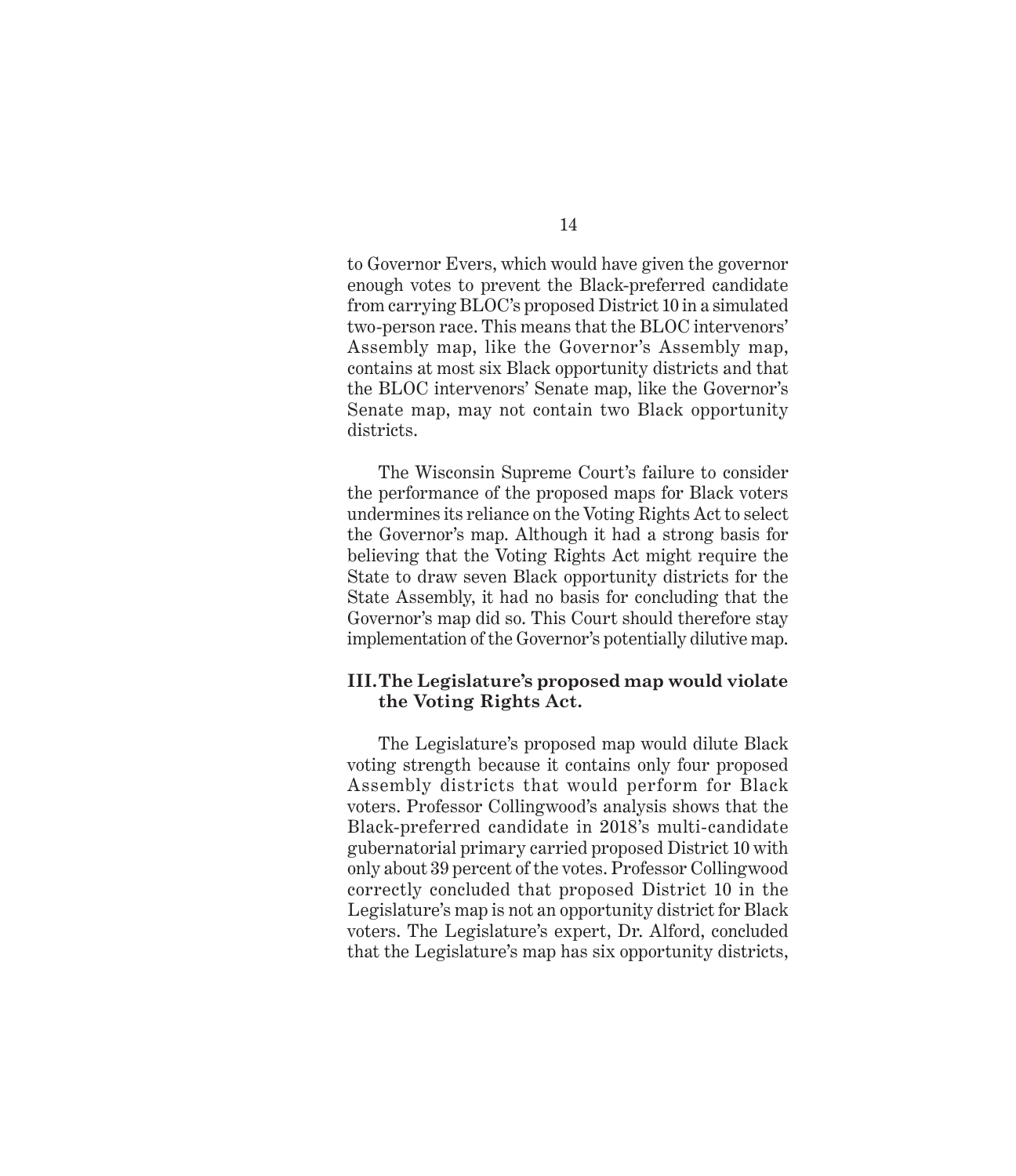but his conclusion is infected by the same mistake that undermines Professor Collingwood's conclusion about the BLOC intervenors' map: he ignored the significance of the votes for the eight White candidates other than Governor Evers.

Dr. Alford's performance analysis of the Legislature's map shows that neither proposed District 10 nor proposed District 18 would perform for Black voters. Like Professor Collingwood, Dr. Alford found that the Black-preferred candidate in 2018's multi-candidate gubernatorial primary carried proposed District 10 with only about 39 percent of the votes. But Dr. Alford also found that the Blackpreferred candidate carried District 18 with only about 47 percent of the votes. Given that White candidates not preferred by Black voters won a majority of the votes in those elections, the record does not establish that either district would perform for Black voters.

This Court should therefore deny the Legislature's request for an injunction requiring the State to implement the Legislature's map pending this appeal.

#### **CONCLUSION**

Senator Taylor respectfully asks this Court to grant the Applicants' request for a stay. Doing so will prevent the Governor's potentially dilutive map from taking effect.

But elections must proceed. Senator Taylor therefore requests that the Court either summarily reverse and remand the case to the Wisconsin Supreme Court while there is still time for further proceedings before the State's August 9 primaries or issue an injunction or stay pending